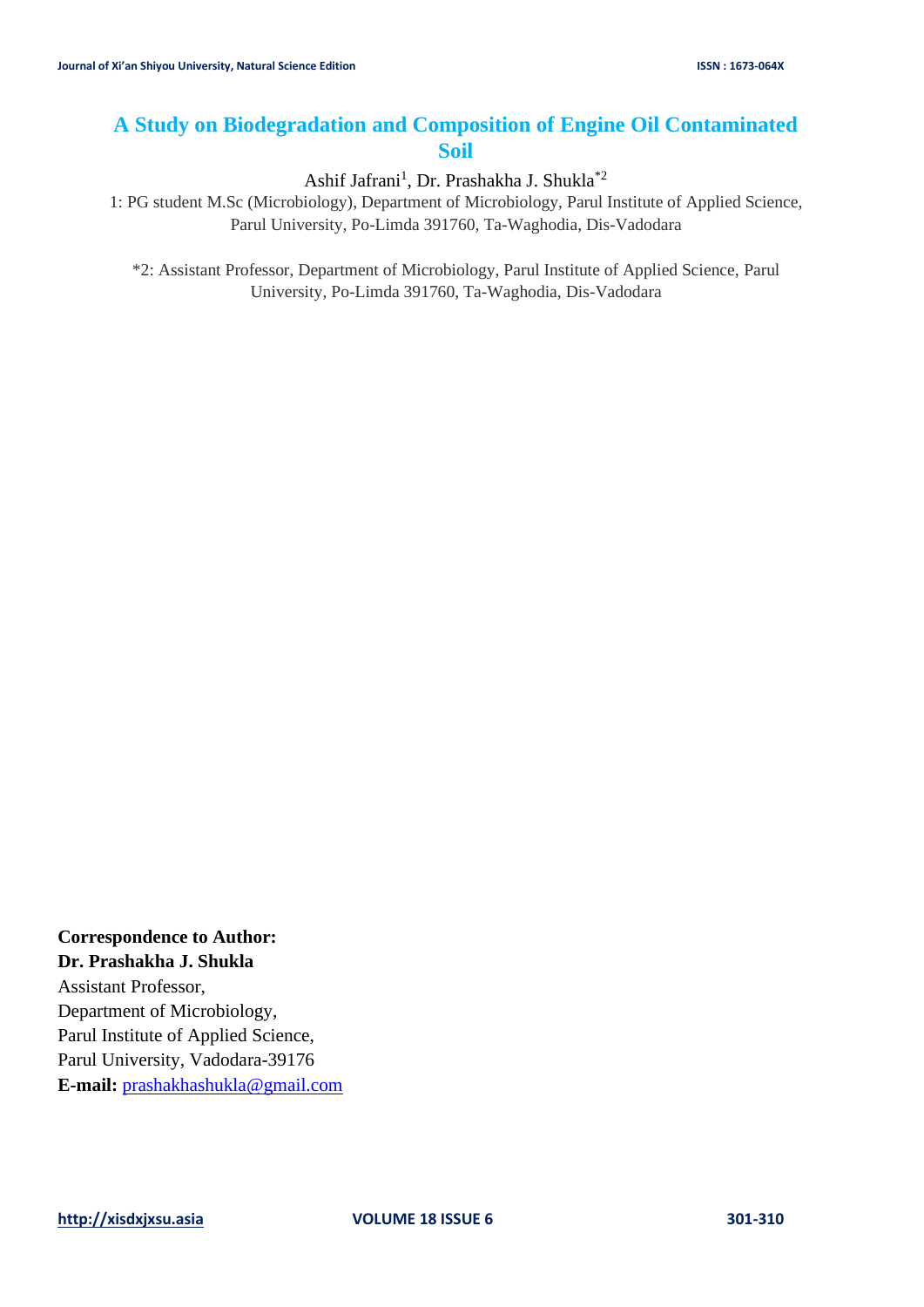## **Abstract**

Used engine oil is a type of engine oil that has reached the end of its useful life in the automotive industry due to changes in chemical, physical, and microbiological composition. It contains higher levels of inorganic and inorganic elements, as well as hazardous microorganisms, making disposal difficult. That's where biodegradation comes in. Microbial degradation/biodegradation is a very useful process for the breakdown of used motor oil since it degrades hazardous chemicals as well as harmful microorganism when executed properly. Bacteria, fungi, algae, and yeast can all help in biodegradation. However, bacteria, rather than other microorganisms, play the most important role in biodegradation. *Pseudomonas spp., Enterobacter sp.*, and *Bacillus sp.* are the bacteria with the greatest ability to breakdown used engine oil from soil. Used engine oil is only discarded in drains, open areas, or waste water all over the world. Which has an impact on the environment, as well as aquatic pollution and health issues. When used engine oil comes in interaction with soil, it causes microbiological and chemical properties to change. This has an impact on the development of many plants in the soil. Hazardous metals such as Zn, Pb, Cr, Fe and PAH (poly aromatic hydrocarbons) as well as bacteria such as *Micrococcus, Rhodococcus, Bacillus sp.,* and *Paenibacillus sp.*, are found in used engine oil polluted soil.

**Keywords:** Used engine oil, biodegradation, used engine oil contaminated soil, *Pseudomonas spp.*, *Enterobacter spp.*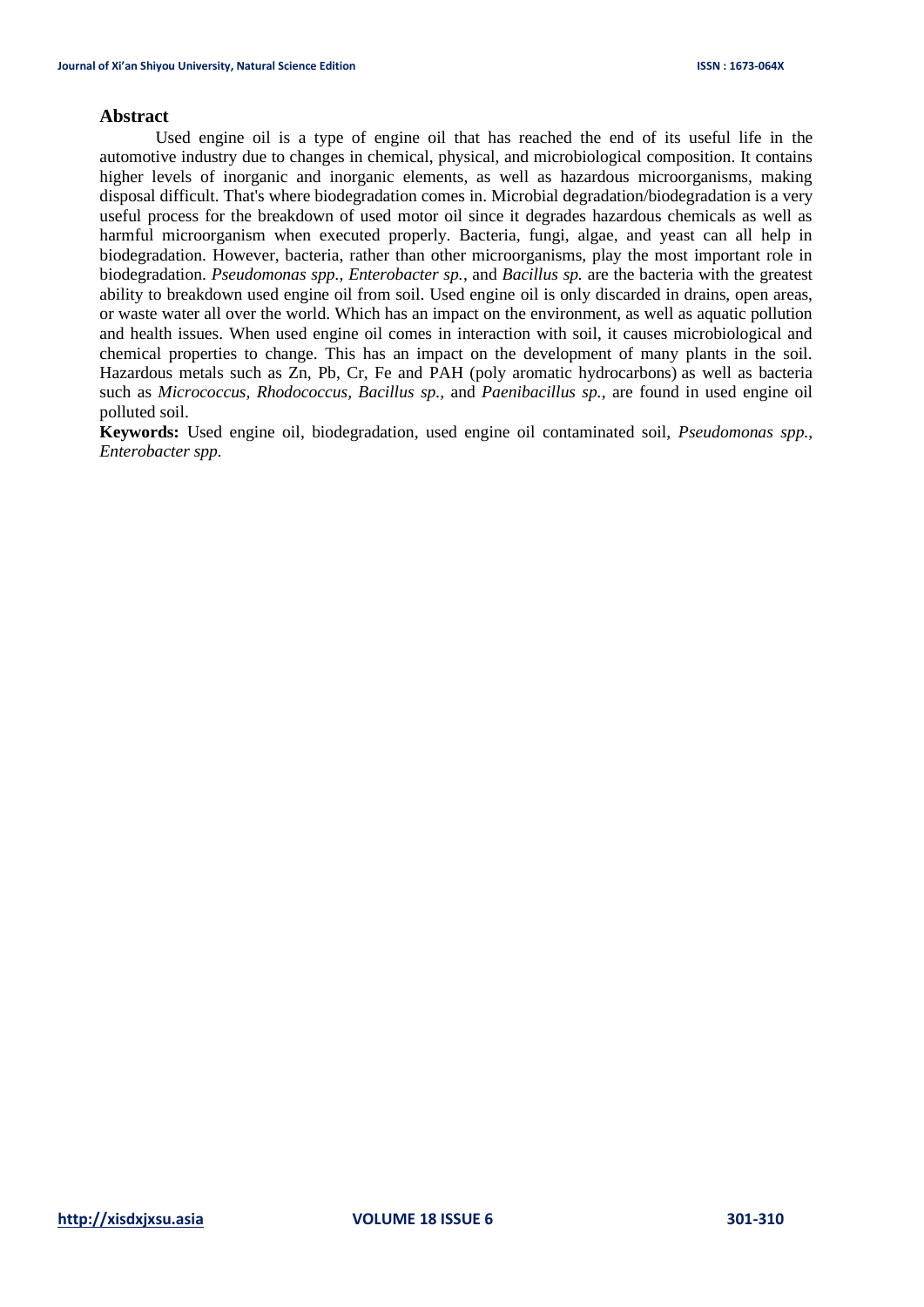## **Intoduction**

The oil acts as a lubricating medium for various automobile parts like engines and gearboxes. The first function of oil is to scale back friction and to produce a heat transfer medium [1]. Engine Oil in use degrade over time, the degree of this degradation relies on the environment and operating conditions where the oil was used, however, some extent is reached where the engine oil would not be able to perform its functions, Which we call as used engine oil/spent engine oil/spent lubricating oil [2].

One of the biggest sources of UEO is the automotive industry. The demolished car is expected to produce 65 billion to 130 billion tonnes of UEO, according to published data [3]. Oil waste arising still grow, almost doubling within the last 5 years, with variety of this growth possible because of the metal and petroleum-based mining activities, which are significant industrial engine users [4]. Engine oil features a good application within the car sector. However, the occurrence of various toxic metals like iron, steel, copper, lead, zinc, barium, and sulfur along with dissimilar hazardous Poly aromatic hydrocarbon (PAH) compounds within the used engine oil (UEO) creates headaches during its disposal [5]. Clearance of the used lubricant into drains, water drains, open vacant plots, and farms is also a typical practice especially by motor mechanics who change the oil from automobiles, power generating, and other machines. And still adequate attention has not been given to its proper disposal [6].

Microbiological degradation is an eco-friendly process that ends up in the breakdown and complete utilization of hydrocarbons in comparison to other processes like adsorption, volatilization, photolysis, and chemical degradation. Large sorts of microorganisms including algae, bacteria, fungi, and yeasts have the flexibility to degrade hydrocarbons [7]. Environmental pollution caused by petroleum and petroleum products has been identified as one of the most important current issues, particularly when it comes to large-scale spills, tank failures, and pipeline explodes. Hydrocarbons may reach the water level before getting adsorbed in the soil if this happens [8].

In most cases, released petroleum products form non-aqueous phase liquids (NAPLs), which then become the long-term source of aquifer contamination [9]. Soil contamination from used engine oil (UEO) is a growing environmental concern, particularly in large cities throughout the world. Because of the high amount of hazardous organic and inorganic chemicals in UEO, the ecosystem is at risk, and there are negative health consequences on biota and humans that must be addressed [10].

## **Composition Of Used Engine Oil**

Used engine oil is a brown to black oil that is extracted from vehicles when the oil is replaced [11]. Spent engine oils have a higher percentage of aromatic and aliphatic hydrocarbons, nitrogen, sulphur compounds, and metals (Zn, Pb, Cr, and Fe) than fresh oils, and some of these metals can dissolve in water and move through the soil easily, resulting in contamination of surface water and groundwater [12]. The oil is chemically transformed by oxidation, nitration, cracking of polymers and decomposition of organometallic compounds. Following up on this, the waste engine oil aggregates different contaminants like fuel (petrol or diesel), water, antifreeze, and insoluble particles, which principally originates from atmospheric dust, metals, metal oxides and combustion products [13].

Physical composition of UEO is given in below image.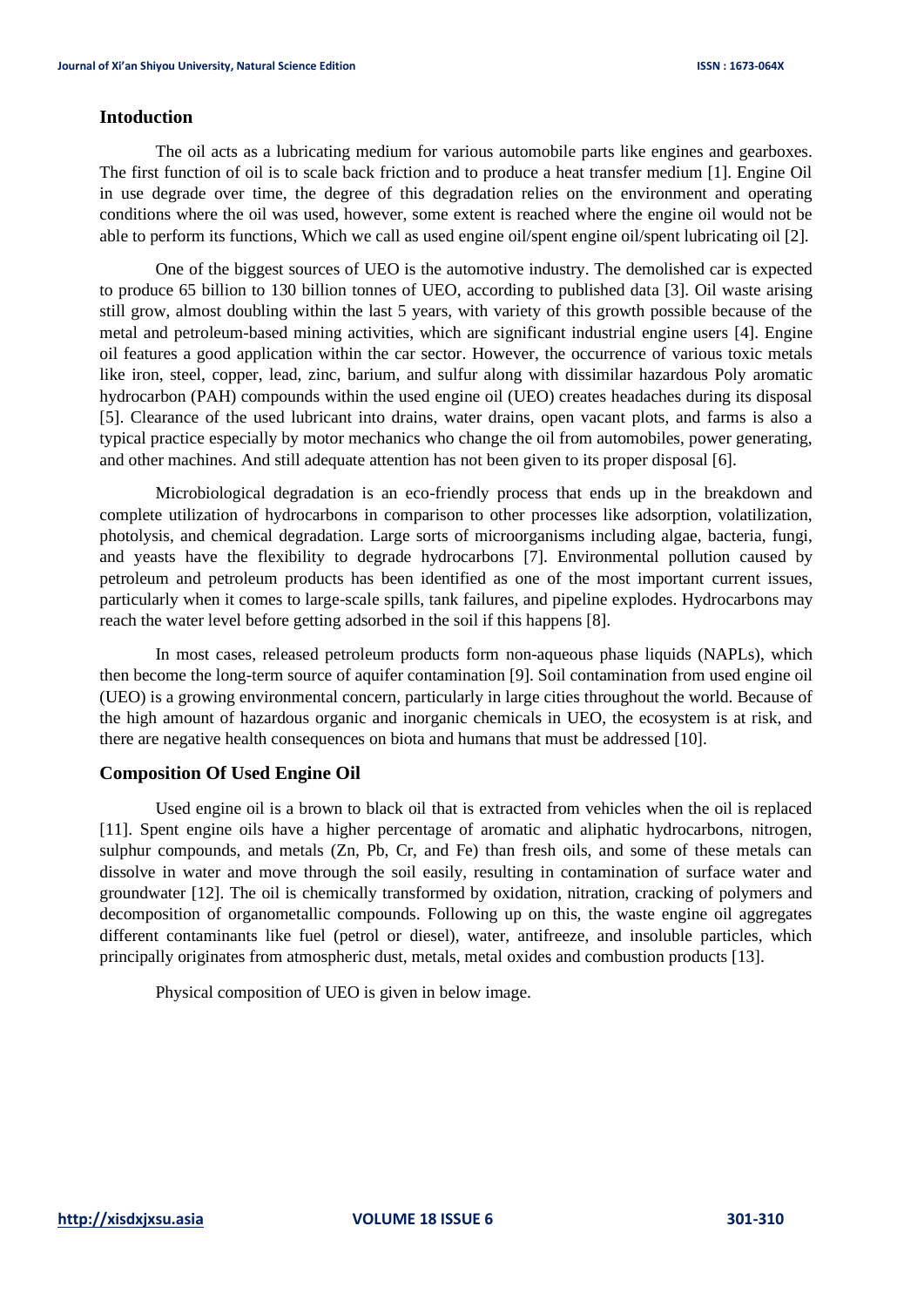

Figure 1 Difference between used engine oil and new engine oil [\[1\]](#page-9-0)

Due to pyrosynthesis and chlorodibenzofurans, it also contains larger percentages of alkyl benzenes, naphthalenes, methylnaphthalenes, and polycyclic aromatic hydrocarbons [11]. Over the last 20 years, evidence has steadily accumulated that used oils may contain carcinogenic elements, particularly some polynuclear aromatics (PNAs), also known as polycyclic aromatic hydrocarbons or PCAHs/PAHs. [14]

Here, the difference between concentration of metal in fresh oil and used engine oil is shown in [Table 1.](#page-3-0)

| <b>Metals</b>  | Concentration of metals ( $\mu$ g g <sup>-1</sup> ) in |                   |  |  |  |
|----------------|--------------------------------------------------------|-------------------|--|--|--|
|                | New engine oil                                         | Used engine oil   |  |  |  |
| Pb             | 0.480                                                  | 3091.50 $(100)^b$ |  |  |  |
| Zn             | 1482.00                                                | 1128.50 (100)     |  |  |  |
| Cu             | 0.204                                                  | 6.04(100)         |  |  |  |
| Ni             | $ND^a$                                                 | 0.556(100)        |  |  |  |
| Cr             | ND                                                     | 1.000(100)        |  |  |  |
| C <sub>d</sub> | 0.087                                                  | 0.479(100)        |  |  |  |

Table 1 Concentration of metals in new motor oil and in used engine oil [\[1\]](#page-9-1)

a is ND = Not determined.

<span id="page-3-0"></span>b is the numbers in parentheses indicate the percentage of metals recovered in the various fractions.

## **Contamination Of Soil By Used Engine Oil**

#### **How Soil Contaminated?**

The pervasiveness of soil pollution because of aimless release and reckless treatment of utilized engine oil from and in the automobile workshops [15].

## **Impact On Soil And Its Surrounding Areas After Contamination By UEO**

**[http://xisdxjxsu.asia](http://xisdxjxsu.asia/) VOLUME 18 ISSUE 6 301-310**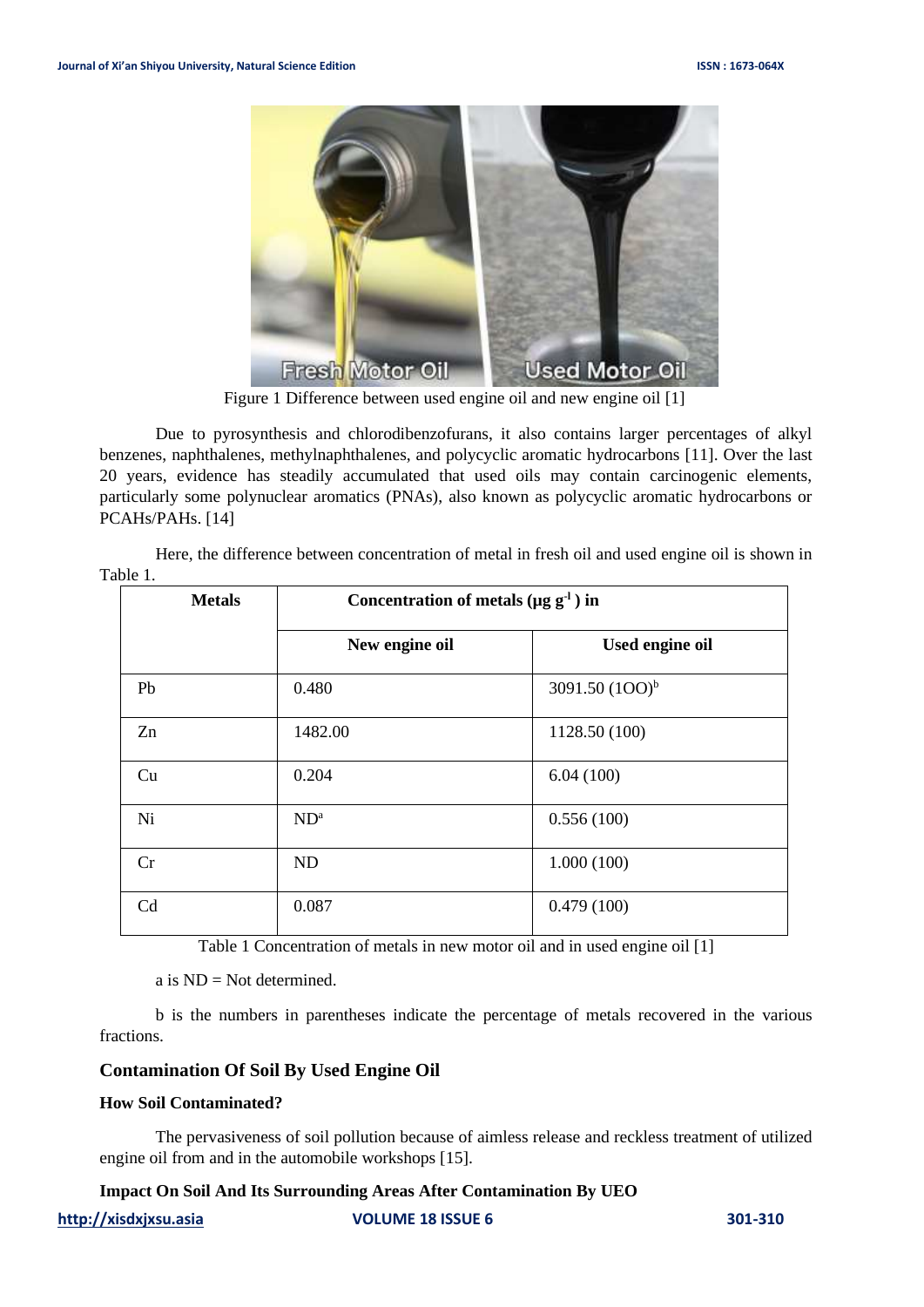At the point when soil is contaminated, the environment is altered, and agricultural exercises are influenced [16]. As a result of the deliberate spillage of spent engine oil at motor maintenance shops, the soil microbes are constantly changing. The colour and texture of the soil are modified, resulting in the growth of diverse microbial flora in an effort to minimize the petroleum product waste [17]. Soils polluted with spent engine oil had reduced soil microbial activity and reduced oil fertility status [18].

## **Physical Composition Of UEO Contaminated Soil**

Spent engine oil diffused into the soil on contact with the soil resulting in the formation of waxy oily scum texture. The arrangement of the oily scum blocks oxygen and availability of water to biota also because the formation of hydrophobic micro-aggregates with clay surfaces in the soil [19]. You can visualize UEO contaminated soil in below image.



Figure 2 Appearance of used engine oil contaminated soil [\[2\]](#page-9-2)

## **Chemical Composition Of UEO Contaminated Soil**

The impact of spent engine oil on influence with the soil ranged from the reduction of nutrients exclusively Nitrogen and Phosphorus, inhibition of microbial activities [19]. With an increase in used engine oil concentration, the MDD (Maximum dry density) for granular soils reduced from 1795 kg/m<sup>3</sup> to 1698 kg/m<sup>3</sup>. The OMC (optimal moisture content) readings fell from 15.3% to 10.9 percent. For uncontaminated soils, the unconfined compressive strength (qu) value was  $204kN/m<sup>2</sup>$ . At a 10% oil concentration, this was reduced to  $140kN/m^2$  [20]. According to study conducted by [21] on effect of soil before and after contamination of used engine oil, in which concentration of heavy metals is given in [Table](#page-5-0) **2**.

| Concentration<br>$(l/kg\,$ soil $)$ | Fe     | Cu<br>(ppm) | Zn   | P <sub>b</sub> | Ph  |
|-------------------------------------|--------|-------------|------|----------------|-----|
| 0.0 <sup>a</sup>                    | 3.57   | 3.20        | 1.36 | 0.29           | 4.6 |
| 0.2                                 | 83.50  | 4.80        | 1.88 | 0.53           | 4.6 |
| 0.4                                 | 134.00 | 7.00        | 2.13 | 0.55           | 4.5 |
| 0.6                                 | 228.00 | 8.60        | 2.59 | 0.7            | 4.7 |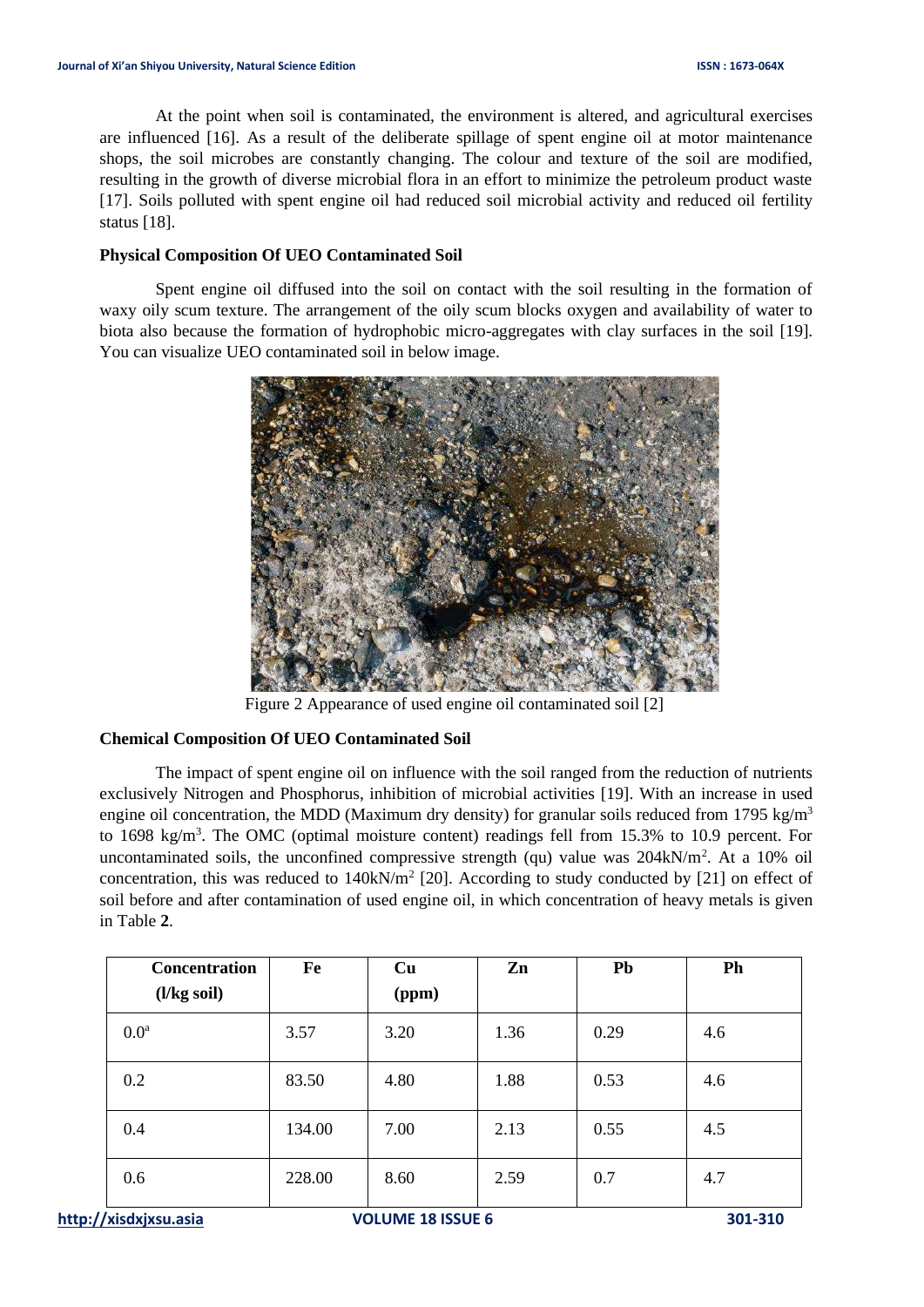| U.8 | 301.00 | 12.10 | າ 01<br>2.01 | 0.81 | -<br>z<br>-<br>┱., |
|-----|--------|-------|--------------|------|--------------------|
|     |        |       |              |      |                    |

Table 2 Concentration of heavy metals in soil before and after contamination [\[2\]](#page-9-3)

a= before contamination of soil

#### <span id="page-5-0"></span>**Microbial Composition Of UEO Contaminated Soil**

Soil microbial communities play a significant role within the biodegradation of various petroleum derivates, including hydrocarbons. Sometimes, the interception in bacterial communities is caused by interference of used/ fresh oil. As per research, Species belonging to the genera *Micrococcus* and *Rhodococcus* was noted because the major autochthonic microorganisms being available in soil tainted with new car oil, whereas species of the genera *Bacillus sp.* and *Paenibacillus sp.* were identified within the combination treated with waste oil [22]. And furthermore according to [23] which proposes that the presence of microorganisms and fungi diminished with expanding soil profundity. The proportion of C:N:P ought to be kept up with at 120:10:1 to advance microbial development and movement. It is conceivable that after a delayed season of soil pollution, the ideal proportions of inorganic to organic fundamental supplements, for microbial activities, have been changed [24].

## **Effect Of UEO Contaminated Soil On Plants**

Heavy metal toxicity and insufficient soil aeration to growing plants are associated problems to soil polluted with spent engine oil. The degraded soil results in low crop yield and reduced crop quality [18]. Oil penetrated and accumulated in plants, causing cell membrane damage and cell content leaks, according to [25] in oil-polluted soil, cereal growth was also inhibited, resulting in chlorosis of the leaves and dehydration of the plants.

Heavy metals found in considerable quantities in used engine oil, such as vanadium, lead, aluminium, nickel, and iron, may be stored in soil as oxides, hydroxides, carbonates, exchangeable cations, and/or attached to organic matter. Such heavy metals may cause an accumulation of important organic (carbon, phosphorous, calcium, magnesium) and non-essential (magnesium, lead, zinc, iron, cobalt, copper) elements in soil, which can then be translocated into plant tissues [26]. Not only that but, the coating of foliage and sediment that clogs the pores and suffocates the respiration and feeder roots is indeed the main cause of oil-induced negative impacts on mangrove plants. Furthermore, hydrocarbon components with low molecular weight, such as petroleum hydrocarbons, may permeate plant roots and cause root membrane damage [27].

According to study conducted by [28] on Effect of Used Engine Oil on the Growth of three Capsicum pepper species, shows the effect of UEO contaminated soil on the germination of plants after the 10 days sowing seeds, which illustrated i[n Table](#page-6-0) **3**.

| Variety of<br><b>Pepper</b> | Treatment of Waste engine in soil $(\%w/v)$ |      |           |                     |           |  |
|-----------------------------|---------------------------------------------|------|-----------|---------------------|-----------|--|
|                             | $\boldsymbol{0}$<br>(control)               | 1    | 3         | 6                   | 9         |  |
| C. frustescens              | 66.7                                        | 29.8 | No growth | <b>No</b><br>growth | No growth |  |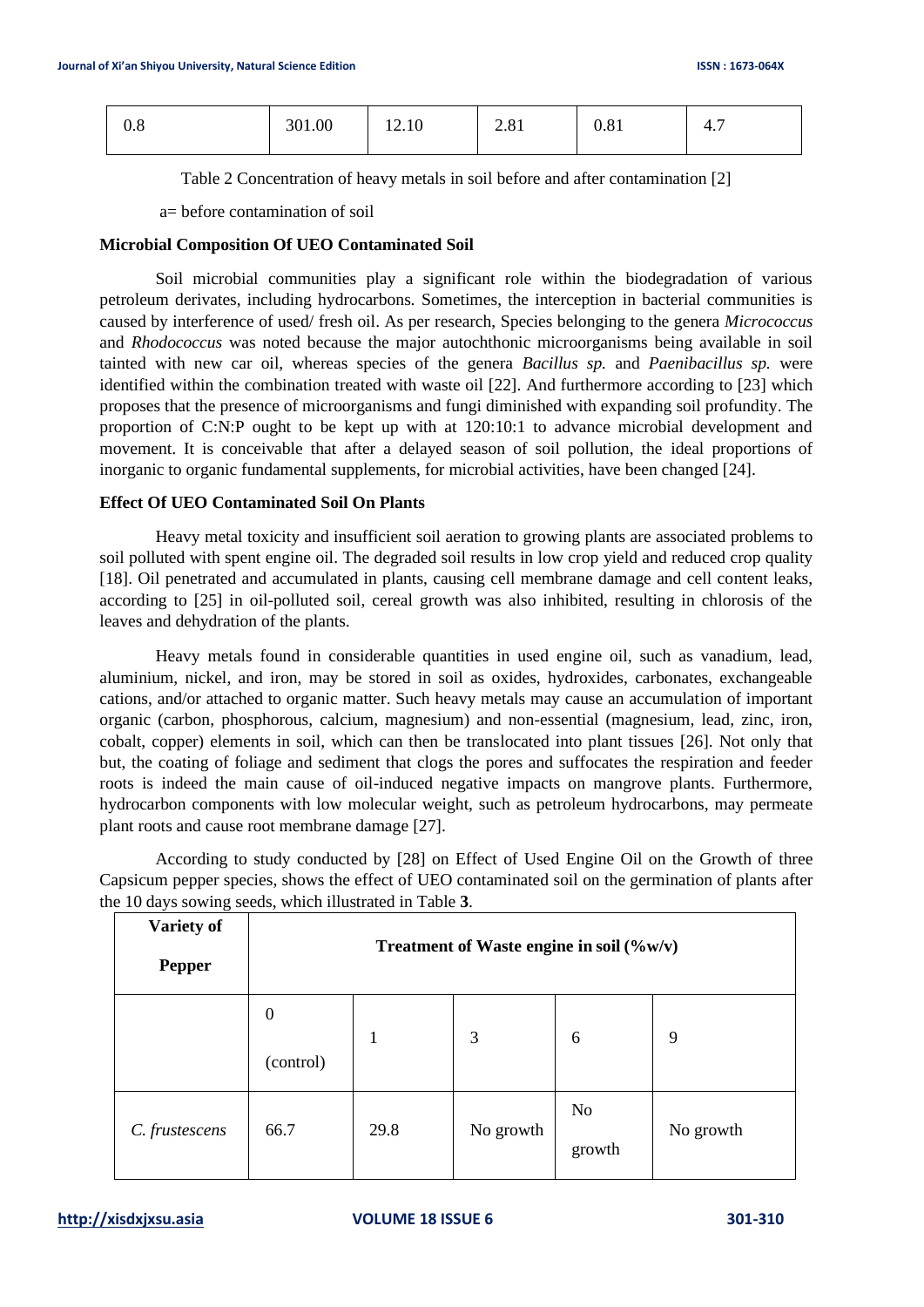| C. Chinense | 61.7 | 23.3 | No growth | N <sub>o</sub><br>growth | No growth |
|-------------|------|------|-----------|--------------------------|-----------|
| C. annum    | 25.0 | 10.9 | No growth | No<br>growth             | No growth |

Table 3 Percentage germination of C. frutescens, C. chinense and C. annum after 10days of sowing seeds [\[3\]](#page-9-4)

## <span id="page-6-0"></span>**Biodegradation By Bacteria**

Biodegradation is one of the most promising technologies in use today, with benefits such as cost effectiveness and the capacity to restore an environment without inflicting significant damage [29]. Microorganisms have been found to have the ability to degrade oil, according to several researches. Bacteria are important in the breakdown of hydrocarbons. The ability of microorganisms to use hydrocarbons to meet their cell growth and energy needs is the driving factor underlying hydrocarbon biodegradation [30]. Members of the genus *Pseudomonas* have a better potential than other genus in utilizing these hydrocarbon pollutants for development and thereby cleaning these polluted regions, according to [31].

Not only *Pseudomonas spp*., but recent literature reports have revealed members of the genus *Enterobacter* from environmental sources as effective PAH (Polycyclic aromatic hydrocarbons) degraders that can withstand a variety of stressors. This implies that *Enterobacter sp*. is a member of a metabolically active and diversified group of bacteria that can successfully digest organic contaminants while also surviving hazardous intermediate compounds [32]. According to [33], *Pseudomonas spp*. are found in 80 percent of soils and have the following biochemical characteristics: tiny, spherical, slightly elevated, and produce pyocyanin, a blue green water soluble pigment that diffuses into the medium. The bacteria were likewise indole negative and oxidase positive, oxidizing glucose in an oxidation fermentation test. They were also motile and aerobic rods that were non-spore producing, gramnegative, and catalase positive.

[34] describes a simple method for determining the potential of a pure bacterial culture or a mixed culture to degrade used engine oil from soil. The methods and materials used are mentioned below;

## **Method**

- Uv/vis spectrophotometer
- Gas chromatography
- Hewlett packard 5890 series ii gas chromatograph equipped with flame ionization detector (fid) and 30 m long hp-5 column (internal diameter, 0.25 mm; film thickness, 0.25 μm).
- Nitrogen as carrier gas.
- Liquid-liquid extraction

## **Material**

- Glycerol: nutrient broth  $(1:1)$
- Luria-bertani agar with very low percentage of PAH (0.005%)
- Physiological saline (0.9% NaCl)
- The mineral salt medium (MSM) (adjusted with 7.2 ph)
- Trace elements solution  $(1 \text{ ml}^{-1})$

# **Use Of Used Engine Oil**

## **[http://xisdxjxsu.asia](http://xisdxjxsu.asia/) VOLUME 18 ISSUE 6 301-310**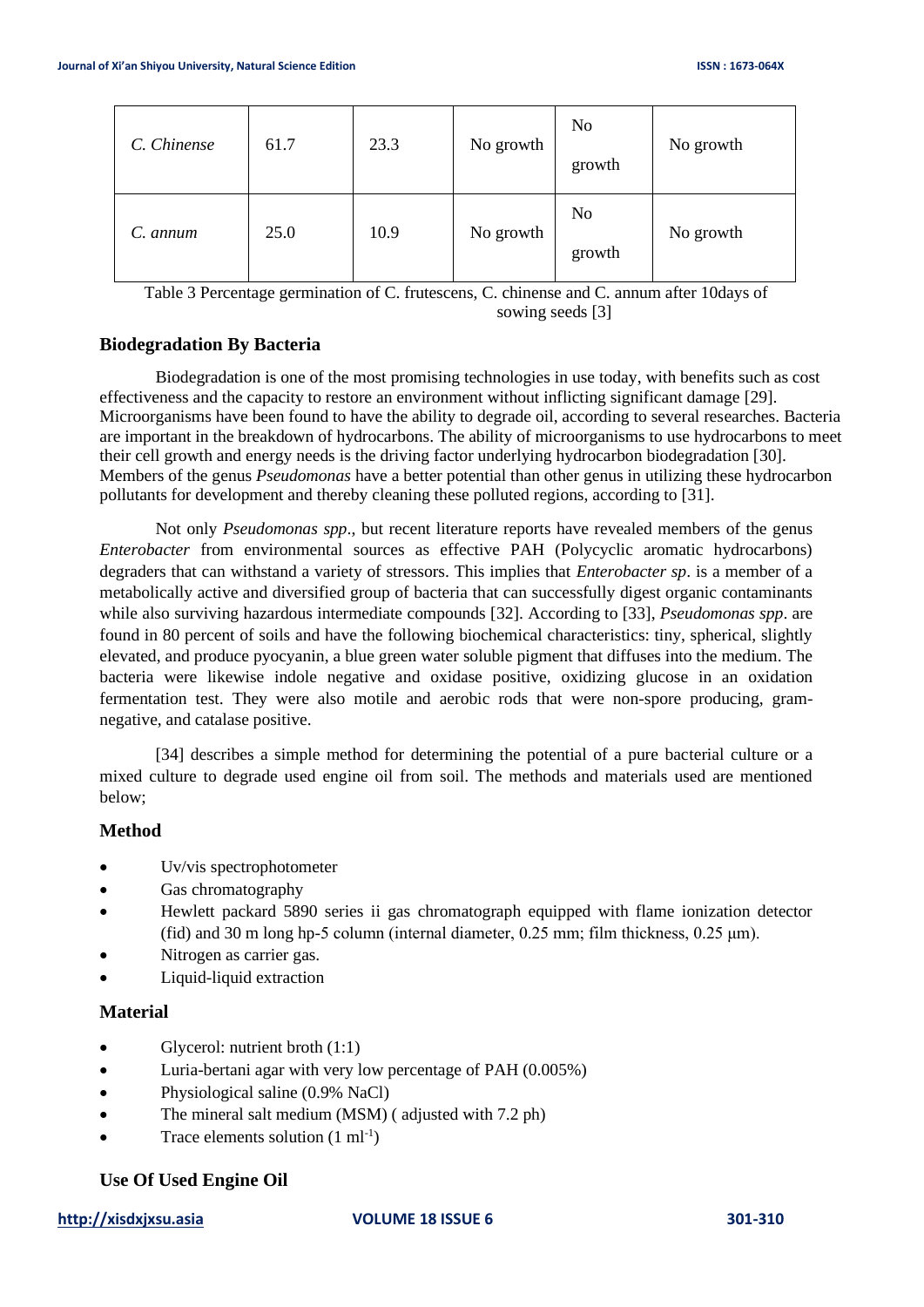According to [35] we can use used engine oil in these areas;

- The used engine oil can be combined with fuel oil having a high sulphur level.
- This blended fuel oil is used in electrical power producing facilities.
- By applying sufficient heat in a pressurized tank, the thermal cracking of used engine oil breaks large hydrocarbon molecules into smaller ones.
- Large molecules with a higher viscosity are formed in this way.

## **Impact Of Used Engine Oil On Health**

Used motor oil has been linked to cancers such as skin squamous cell carcinoma, scrotal cancer, bladder cancer, and lung cancer [36]. Long-term exposure to high oil concentrations can lead to liver and kidney problems, as well as bone marrow damage [11].

## **Conclusion**

The majority of used engine oil is disposed by auto mechanic shops. Biodegradation is a very effective approach to degrade used engine oil from soil, with bacteria performing the majority of the biodegradation. But soil can't always be deteriorated for some reasons. To prevent interaction between used motor oil and soil and water sources, we may claim that an appropriate disposal system is essential. Which protects the environment, marine life, and human health. We might be able to utilize used engine oil through recycling, but recycling petroleum is expensive. As we know, there are many unidentified bacteria around us and in soil contaminated with UEO, which piques our curiosity in finding them. Perhaps we can discover novel bacteria that combine the skills of both *Pseudomonas*, *Enterobacter sp*. and save money and time. There are also various infections that are produced by old engine oil, and we must avoid coming into close touch with it. Spreading awareness about the pollution caused by old motor oil among automotive mechanics might also assist to decrease spills.

## **Acknowledgment**

It's our privilege and honor to express our sincerest gratitude to the Parul University, Vadodara, Gujarat for providing me with all the necessary support and facilities including state-of-the-art infrastructure facilities with advanced technological scientific laboratories and everything else that was required to carry out this.

## **Conflicts of inter**

The authors declare no conflicts of interest.

#### **References**

- *[1] Shri Kannan C., Kumar M., et al. Studies on reuse of re-refined used automotive lubricating oil. Research journal of engineering sciences. June 2014.*
- *[2] Oladimeji T., et al. Data on the treatment of used lubricating oil from two different sources using solvent extraction and adsorption. Data in brief. July 2018.*
- *[3] Yang Z., Yinfei L., et al. A novel co-treatment scheme for waste motor oil and low rank coal slime: waste dispose waste. Fuel. May 2021.*
- *[4] Latimer G. The health and environmental impact on hazardous wastes. Department of the environment, ascend waste and environment pvt ltd. June 2015.*
- *[5] Patel N., et al. Characterization of waste engine oil derived pyrolytic char (WEOPC): SEM, EDX and FTIR analysis. Materials today: proceedings. September 2020.*
- *[6] Odjegba V., Sadiq A. Effects of spent engine oil on the growth parameters, chlorophyll and protein levels of Amaranthus hybridus L. The environmentalist. 2002.*
- *[7] Kumar A., Vijayakumar L., et al. Biodegradation of complex hydrocarbons in spent engine oil by novel bacterial consortium isolated from deep sea sediment. Bioresource technology. August 2014.*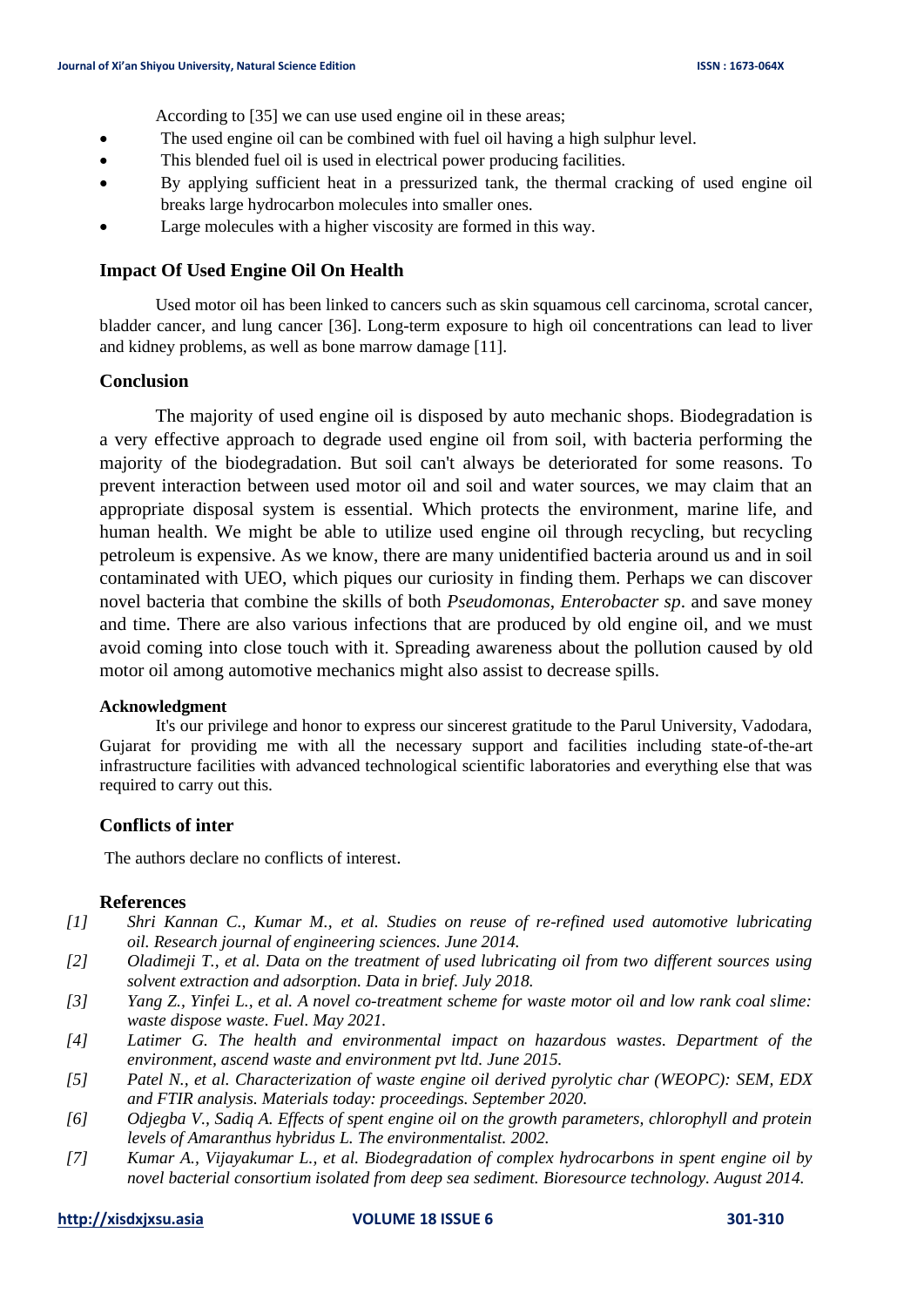- *[8] Sagheer A., Dobhal S., et al. A comparative study of oil degradation with used and unused engine oil by microbes isolated from water sample of mechanic workshops. Agricultural research & technology: open access journal. August 2017.*
- *[9] Falciglia P., Maddalena R., et al. Lab-scale investigation on remediation of diesel-contaminated aquifer using microwave energy. Journal of environmental management. November 2015.*
- *[10] Gamage S., Masakorala K., et al. Comparative phytoremediation potentials of Impatiens balsamina L. and Crotalaria retusa L. for soil contaminated with used lubricating oil. Environmental advances. August 2021.*
- *[11] Salam L., et al. Biodegradation of used engine oil by a methylotrophic bacterium, Methylobacterium Mesophilicum isolated from tropical hydrocarbon-contaminated soil. Petroleum Science and Technology. 2015.*
- *[12] Ayandele A. Microbial treatment of soil contaminated with spent engine oil / biotreatment of soil contaminated with spent engine by microorganisms. Cold spring harbor laboratory. February 2018.*
- *[13] Salam L. Metabolism of waste engine oil by Pseudomonas species. 3 Biotech. March 2016.*
- *[14] Hewstone R. Health, safety and environmental aspects of used crankcase lubricating oils. The science of the total environment. April 1994.*
- *[15] Bulai I., et al. Biocatalytic remediation of used motor oil-contaminated soil by fruit garbage enzymes. Journal of Environmental Chemical Engineering. April 2021.*
- *[16] Agarry S., and Ogunleye O. Box-Behnken design application to study enhanced bioremediation of soil artificially contaminated with spent engine oil using biostimulation strategy. International journal of energy and environmental engineering. 2012.*
- *[17] Megharaj M., Singleton I., et al. Influence of petroleum hydrocarbon contamination on microalgae and microbial activities in a long term contaminated soil. Archives on environmental contamination and toxicology. November 1999.*
- *[18] Adewole M. and Uchegbu L. Properties of soils and plants uptake within the vicinity of selected automobile workshops in ile-ife southwestern, Nigeria. Ethiopian journal of environmental studies and management. February 2011.*
- *[19] Osaigbovo A., et al. Effects of spent engine oil polluted soil and organic amendment on soil chemical properties, micro-flora on growth and herbage of Telfairia occidentalis (hook f). Bayero journal of pure and applied sciences. June 2013.*
- *[20] Ojuri O., Ogundipe O. Modelling used engine oil impact on the compaction and strength characteristics of a lateritic soil. European journal of government and economics. 2012.*
- *[21] Okonokhua B., et al. The effects of spent engine oil on soil properties and growth of maize(Zea mays L.). Journal of applied sciences and environmental management. September 2007.*
- *[22] Wolińska A., et al. Biological activity of autochthonic bacterial community in oil-contaminated soil. Water, air, & soil pollution. April 2016.*
- *[23] Charles O., Okereke C. Heavy metals contamination in relation to microbial counts in soils of automobile mechanic workshops, port harcourt metropolis, rivers states, Nigeria. Journal of American science. 2010.*
- *[24] Bagherzadeh-Namazi A., et al. Biodegradation of used engine oil using mixed and isolated cultures. International Journal of Environmental Research. September 2008.*
- *[25] Anoliefo G., Vwioko D. Effects of spent lubricating oil on the growth of Capsicum annum L. And Lycopersicon esculentum miller. Environmental pollution. April 1994.*
- *[26] Nwachukwu M., et al. Influence of spent engine oil pollution and organic amendment on soil physicochemical properties, microbial population and growth of Capsicum annuum (L.). Asian soil research journal. March 2020.*
- *[27] Ke L., et al. Dose and accumulative effects of spent lubricating oil on four common mangrove plants in south china. Ecotoxicology and environmental safety. October 2010.*
- *[28] Tang Z. Study on the effect of waste engine oil on the growth of three local pepper species Capsicum frutescens, Capsicum chinense and Capsicum annum. American journal of applied sciences. February 2021.*
- *[29] Sabina, K., et al. Microbial desalination cell for enhanced biodegradation of waste engine oil using a novel bacterial strain Bacillus subtilis moh3. Environmental technology. March 2014.*
- *[30] Gupte A. And Sonawdekar S. Study of oil degrading bacteria isolated from oil contaminated sites. International journal for research in applied science and engineering technology. February 2015.*